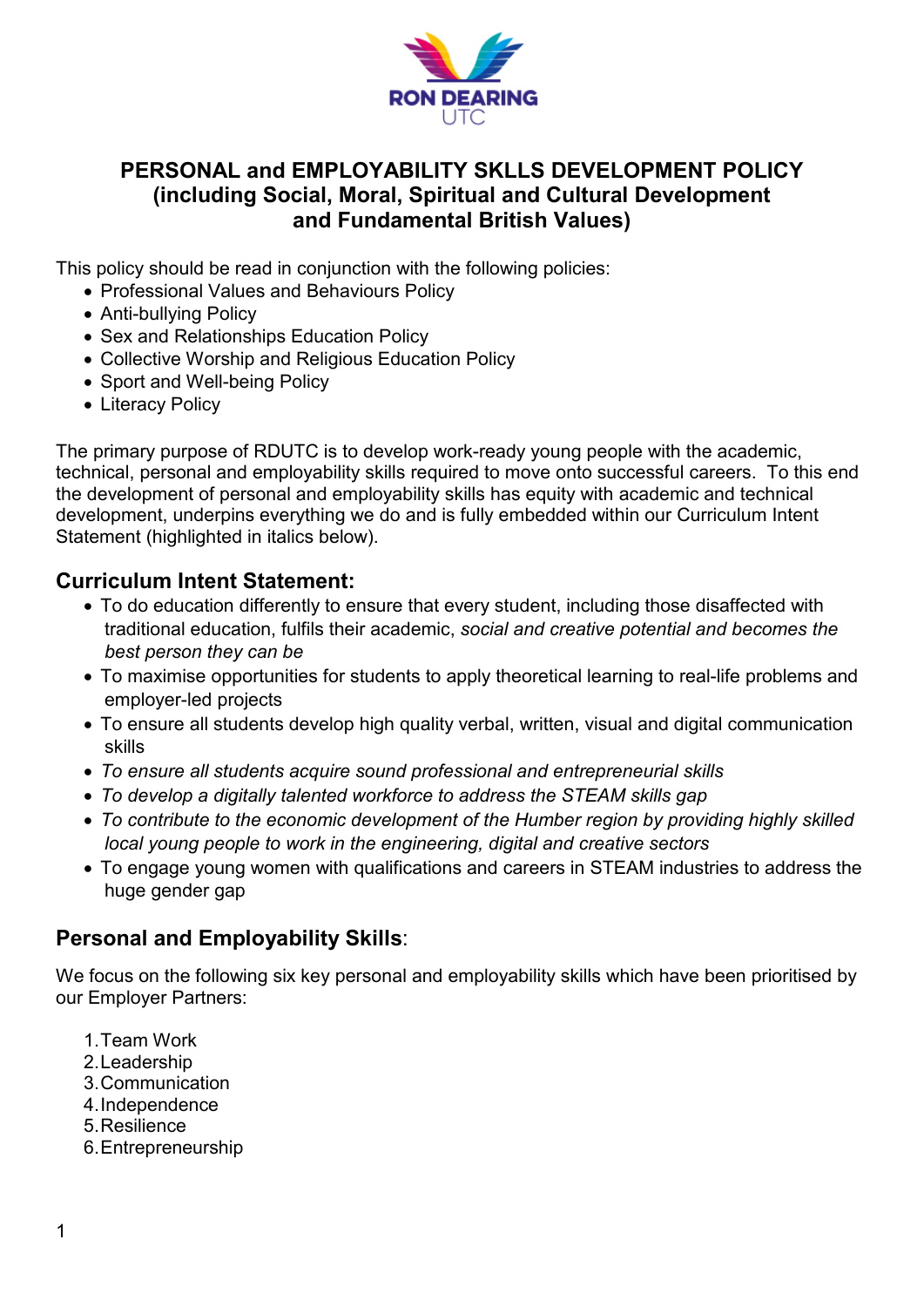At the start of their career at RDUTC students receive training in Employability Skills to enable them to understand what these are. They then self-assess their starting points and set themselves targets. These are recorded in their Personal and Employability Skills Development files. At termly review points students review their progress towards these targets, adjusting them if they have been achieved. Progress towards Personal and Employability Skills targets is reported in the termly Effort, Attainment and Behaviour reports which are shared with parents/carers, and discussed with students' SLT Mentors and, if appropriate, Business Mentors.

Personal and Employability skills are developed through the following strategies:

- our forty-hour week
- our dress codes
- our Professional Values and Behaviours policy with its focus on: health and safety; personal and organisational reputation; productivity and efficiency.
- our approach to independent study See Appendix 1
- our Employer Projects See Appendix 2
- our Work Experience and Apprenticeship Recruitment programme See Appendix 3
- our University Awareness programme See Appendix 4
- our Careers Information, Advice and Guidance (CIAG) programme See CIAG Policy
- our Careers Expos. RDUTC runs three Career Expos each year which are attended by all our Employer Partners and many other businesses in the region. These events enable our students to gain extensive knowledge of the career opportunities available to them. They also create important networking opportunities.
- our annual Further Education Expo. This event is open to all Further Education providers in the region and enables our students to gain knowledge of the post 16 education pathways available to them after Year 11.
- our extensive Personal Development curriculum. This provides opportunities for students to develop character, leadership and team-working skills, independence, resilience, confidence, creativity and oral and visual presentation skills. It also allows them to engage in activities to extend their specialist knowledge and experiences and, very importantly, to have fun! Opportunities include:
	- Generic Employability Skills Projects led by our Employer Partners See Appendix 2
	- The Reading Widely and Often programme including 'Charlie's Challenge' See Literacy policy
	- Debating Club, including Youth Speaks
	- The Culture Vultures programme See Appendix 5
	- Our Sports and Well-being programme See Sport and Well-being Policy
	- Membership of the RDUTC Combined Cadet Force see Appendix 6
	- The Sex and Relationship Education (SRE) programme see SRE policy
	- Our Radicalisation and Extremism Awareness programme
	- Driving lessons see Appendix 7
	- First Aid at Work qualification
	- Music Lessons
	- Extra-curricular clubs including: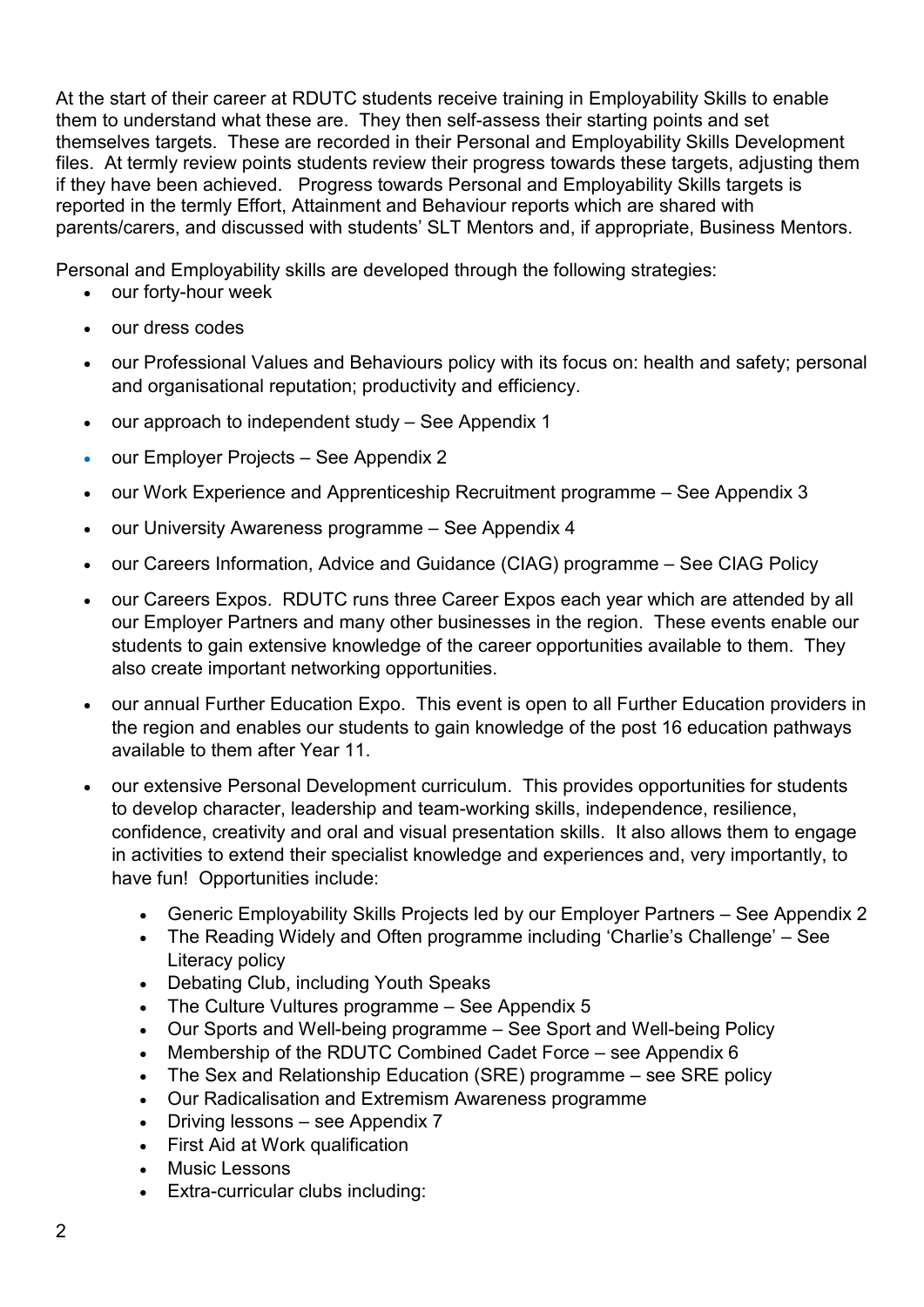- Coding clubs: Python/C Sharp
- VR Club, including VR Welding
- 3D Printing club
- F1 Challenge
- Engineering open workshops
- Board Games club
- Chess club
- Gaming club
- Multi-gym sessions
- Trips and Visits (CERN; London; Theatre Visits etc.)

## **Developing Fundamental British Values**

### The **Fundamental British Values** are:

- Democracy
- The rule of law
- Individual liberty
- Mutual respect and tolerance

Students learn about Fundamental British Values within lessons and via our Philosophy and Ethics programme, our Professional Values and Behaviours Policy, Employer Projects and our Personal Development Curriculum.

### Democracy, the Student Voice and Student Board

Students learn about democracy and contribute to democratic leadership within the school via a proactive and democratically elected Student Board which meets fortnightly.

The Student Board has representatives from each Academic Mentoring Group who are responsible for ensuring the Student Voice is heard by the Student Board.

The Principal attends meetings of the Student Board when invited to do so to respond to issues raised by the student body.

The Chair and Vice Chair of the Student Board attend Governing Board meetings, when relevant, to ensure Governors hear the student voice.

*See Grid Maker for a comprehensive overview of how, when and where FBVs are developed throughout the school.*

## **Social, Moral, Spiritual and Cultural Education**

**Social development** is personal development concerned with living in a community rather than alone.

**Moral development** is personal development relating to human behaviour, especially the distinction between good and bad or right and wrong.

**Spiritual development** is personal development relating to the spirit or soul and the intangible. It does not relate to physical nature or matter and is not synonymous with religious education.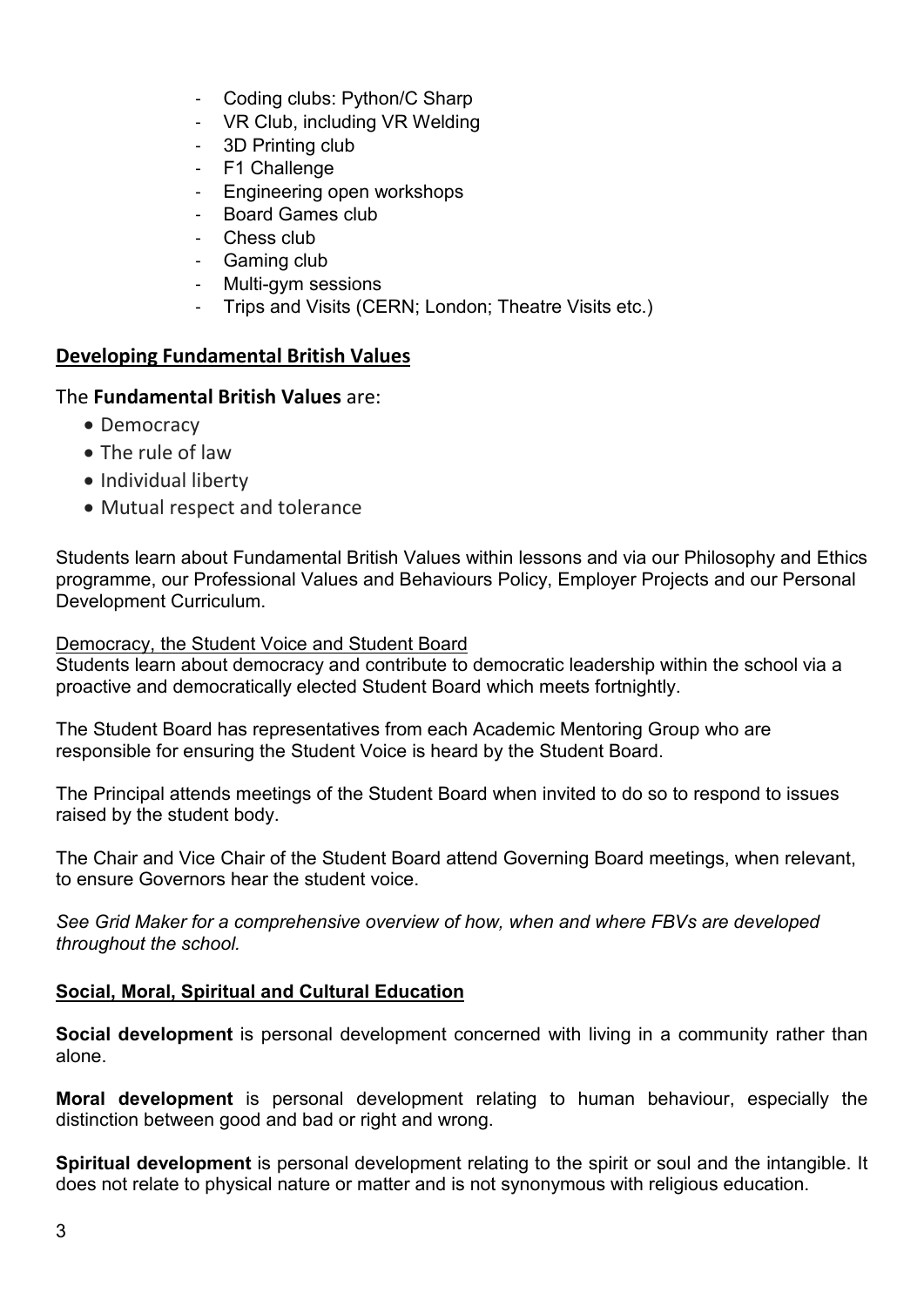**Cultural development** is personal development concerned with the total of inherited ideas, beliefs, values and knowledge which constitute the shared basis for social action.

### **Social Development at RDUTC:**

All staff at RDUTC:

- Foster a sense of community, with common, inclusive values which ensure that everyone, irrespective of ethnic origin, nationality, gender, ability, sexual orientation and religion can flourish
- Help students develop personal qualities which are valued in a civilised society, for example, thoughtfulness, honesty, respect for difference, moral principles, independence, interdependence, self-respect
- Provide a conceptual and linguistic framework within which to understand and debate social issues
- Work together cooperatively

In addition, the following aspects of our curriculum support social development:

- Project-based learning
- The Assembly programme
- The Philosophy and Ethics programme
- The Personal Development curriculum
- The Sport and Well-being programme
- The Equality and Diversity employer project
- The Drugs and Substance Misuse programme
- The Sex and Relationships Education programme
- Extra-curricular clubs

## **Moral Development at RDUTC**

All staff at RDUTC:

- Provide a clear moral code as a basis for behaviour which is promoted consistently through all aspects of the school
- Promote measures to prevent discrimination on the basis of race, religion, disability, gender, sexual orientation, age and other criteria
- Encourage students to take responsibility for their actions; for example, respect for property, care of the environment, developing codes of behaviour
- Provide models of moral virtue through literature, sciences, arts, assemblies

In addition, the following aspects of our curriculum support moral development:

- The Assembly programme
- The Philosophy and Ethics programme
- The Personal Development curriculum
- The Equality and Diversity employer project
- The Drugs and Substance Misuse programme
- The Sex and Relationships Education programme

### **Spiritual Development at RDUTC:**

When and where appropriate, all staff at RDUTC: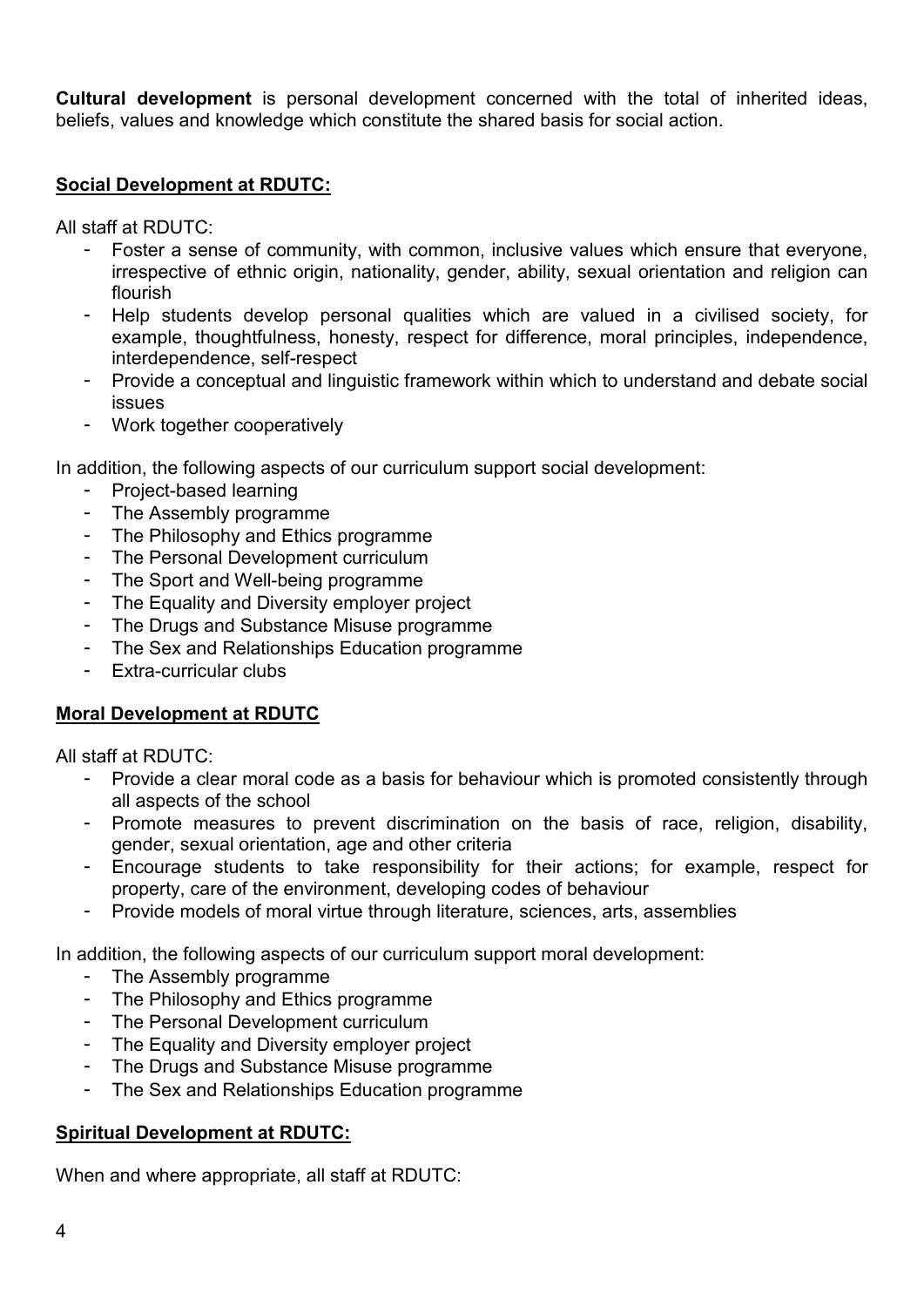- Give students the opportunity to explore values and beliefs, including religious beliefs, and the way in which they affect peoples' lives
- Give students the opportunity to understand human feelings and emotions, the way they affect people and how an understanding of them can be helpful
- Encourage students to relate their learning to a wider frame of reference for example, asking 'why?' 'how?' and 'where?' as well as 'what?'

In addition, the following aspects of our curriculum support spiritual development:

- The Assembly programme
- The Philosophy and Ethics programme

#### **Cultural Development at RDUTC:**

When and where appropriate, all staff at RDUTC:

- Provide opportunities for students to explore their own cultural assumptions and values
- Present authentic accounts of the attitudes, values and traditions of diverse cultures
- Extend students' knowledge and use of cultural imagery and language, recognising and nurturing particular gifts and talents
- Provide opportunities for students to participate in literature, drama, music, art and other cultural events, including Hull's Freedom Festival, and encouraging students to reflect on their significance

In addition, the following aspects of our curriculum support cultural development:

- The Culture Vultures programme See Appendix 6.
- Extra-curricular clubs
- Trips and visits to art galleries/theatre productions/sporting events/other countries which are embedded into the curriculum.

*See Grid Maker for a comprehensive overview of how, when and where Social, Moral, Spiritual and Cultural development is promoted throughout the school.*

**Effective: September 2019 Review: July 2020**

**Signed:** 

Parlinen

**Principal**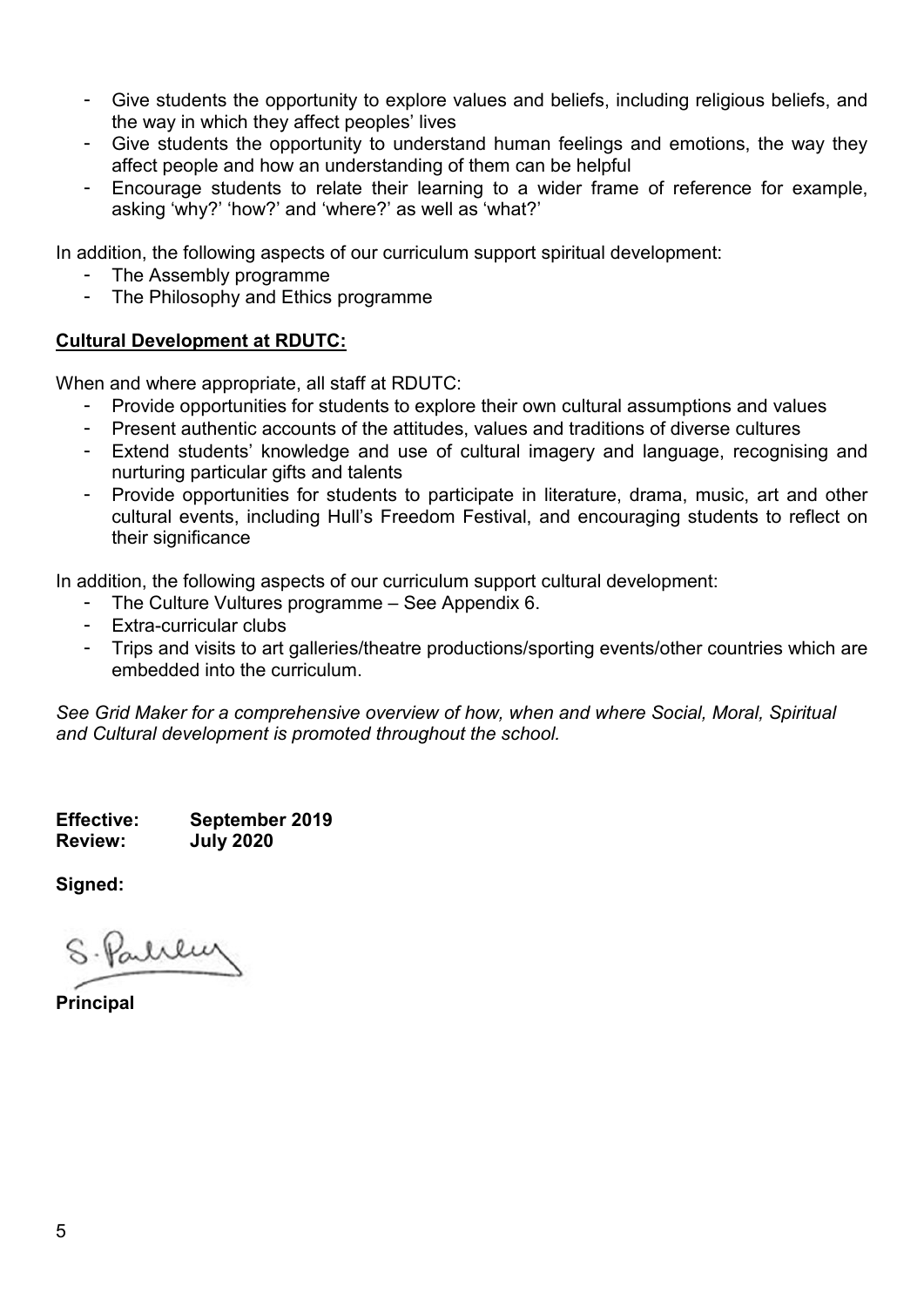# **APPENDIX 1: Independent Study (IS) Policy**

## **Aim:**

To support students to develop the following employability skills:

- Independent Learning
- Time Management
- Self-motivation
- Planning for Success

## **Expectations**

### Key Stage 4

KS4 students have three one-hour Independent Study (IS) sessions and two forty-five min. sessions per week.

IS is set by all core subjects as follows:

- $\bullet$  English 1 hour per week
- Maths 1 hour per week
- Chemistry 30 mins per week
- Physics  $-30$  mins per week
- Or Dual Science 60 mins per week

Students are allowed one week to complete each piece of IS work.

*N.B. Revision for tests should be set as IS. Students in Y10 are not expected to revise at home, although may do so. Year 11 students are expected to revise at home as well as within IS.*

Prior to key assignments in option subjects, IS for option subjects replaces core subject IS - time slots are calendared at the start of the academic year

### Sixth Form

IS is set by all subjects as follows:

- Subjects equivalent to one A Level 5 hours per week per subject
- Subjects equivalent to 1.5 A Levels 7 hours 30 mins per week per subject
- Subjects equivalent to 3 A Levels 15 hours per week

Students are allowed one week to complete each piece of IS work.

Students may complete IS on site or off site.

*N.B. Revision for tests should be set as IS to be completed within the allotted IS time, although students may choose to do more.*

## **Roles and Responsibilities**

IS is co-ordinated by the Assistant Principal Teaching and Learning working with Heads of Department.

Responsibilities of the Assistant Principal Teaching and Learning (APT&L):

- Over-see the development and implementation of the IS policy
- Report to the Governing Board Teaching and Learning Committee re the implementation of the IS policy
- Line Manage the IS Teachers who lead and supervise Year 10 and Year 11 sessions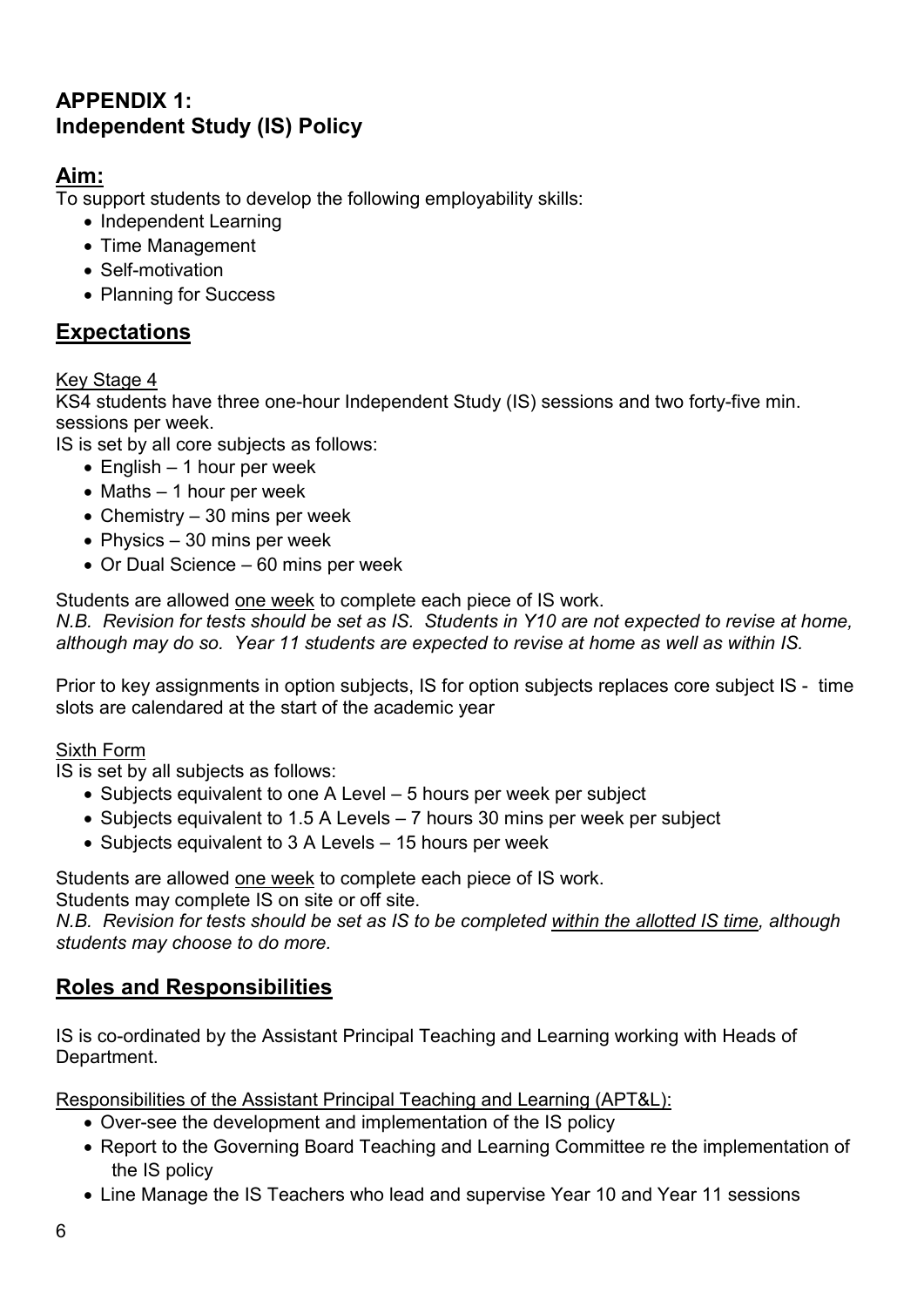- Quality assure the implementation of the IS policy, including the quality of IS tasks set
- Follow up on concerns re the quality of IS tasks set with the relevant Head of Department (HoD)
- Monitor the IS report in SIMs Behaviour weekly to identify students with IS issues
- Liaise with HoDs and teachers to implement effective IS intervention for students who are underachieving
- Carry out quality assurance of IS sessions (observations/learning walks/work scrutiny)
- Ensure the Professional Values and Behaviours (PVB) policy is implemented effectively as follows to reward effective completion of IS:
	- o 1 stamp for IS completed on time
	- o 2 additional stamps for high-quality IS
	- o Written Warning for failure to compete IS on time without an acceptable reason

### Responsibilities of Heads of Department (HoD):

- Liaise with the APT&L and fellow HoDs to set the IS calendar
- Over-see the setting of IS as per policy by members of their department
- Monitor the IS report in SIMs Behaviour weekly to identify students with IS issues
- Liaise with the APT&L, subject teachers and IS teachers to implement effective intervention to address IS issues with relevant students
- Carry out half-termly scrutiny of IS set by their teams, following up on any concerns identified
- Ensure the PVB policy is implemented by subject teachers to reward effective completion of IS:
	- o 1 stamp for IS completed on time
	- o 2 additional stamps for high-quality IS
	- o Written Warning for failure to compete IS on time without an acceptable reason

### Responsibilities of Subject Teachers:

- Set IS as outlined in Section B of this policy
- Ensure IS tasks set are matched to the individual abilities of each student to ensure accessibility, stretch and challenge
- Ensure students write their IS tasks in their ERLs, including the due date
- If students have literacy difficulties allow them to copy the IS tasks into their ERLs or provide a print out of the IS task to be glued into the ERL
- Provide IS help sheets/sign posts to relevant resources for students to access if they experience difficulty completing IS tasks
- Record in SIMs Behaviour if students (KS4 and KS5) are not completing IS by the deadline or to an acceptable standard
- Contact parents by phone/email if a student fails to complete IS tasks twice in a half-term (KS4 and KS5)
- Ensure the PVB policy is implemented as follows to reward effective completion of IS:
	- o 1 stamp for IS completed on time
	- o 2 additional stamps for high-quality IS
	- o Written Warning for failure to compete IS on time without an acceptable reason

### Responsibilities of IS Teachers

- Meet half-termly with the APT&L to review the implementation of the IS policy, quality assure IS tasks and identify students underachieving
- Use the PVB policy to ensure an atmosphere conducive to learning within supervised IS sessions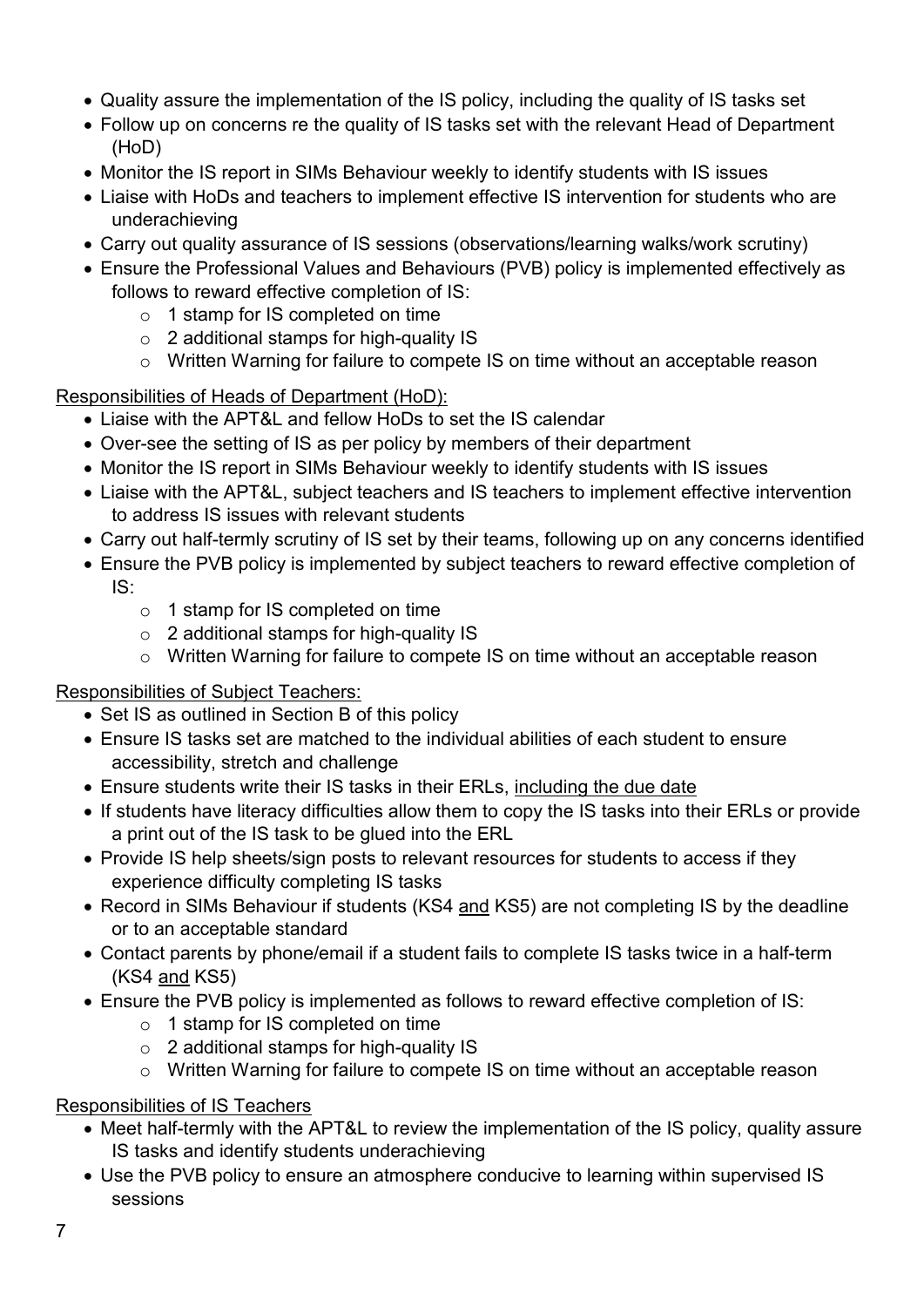- Start each supervised IS session by:
	- o establishing with each student what IS tasks need completing and by when
	- o supporting students to plan which task/s is/are to be completed in each IS session
- Check throughout IS sessions that students are on task, providing support where necessary
- Direct students to relevant help sheets/support material if they require subject specific help to complete a task
- Where relevant, co-ordinate the support of additional adults within IS sessions
- Liaise by email with the relevant teacher if a student has been unable to compete his/her IS task
- Liaise with the APT&L, HoDs and teachers to implement effective intervention to address IS issues with relevant students
- Work with the APT&L to monitor and quality assure IS tasks (APT&L to notify the relevant HoD if teachers are not setting IS tasks according to this policy)
- Maintain the learning environments in rooms where IS sessions take place
- Maintain IS resources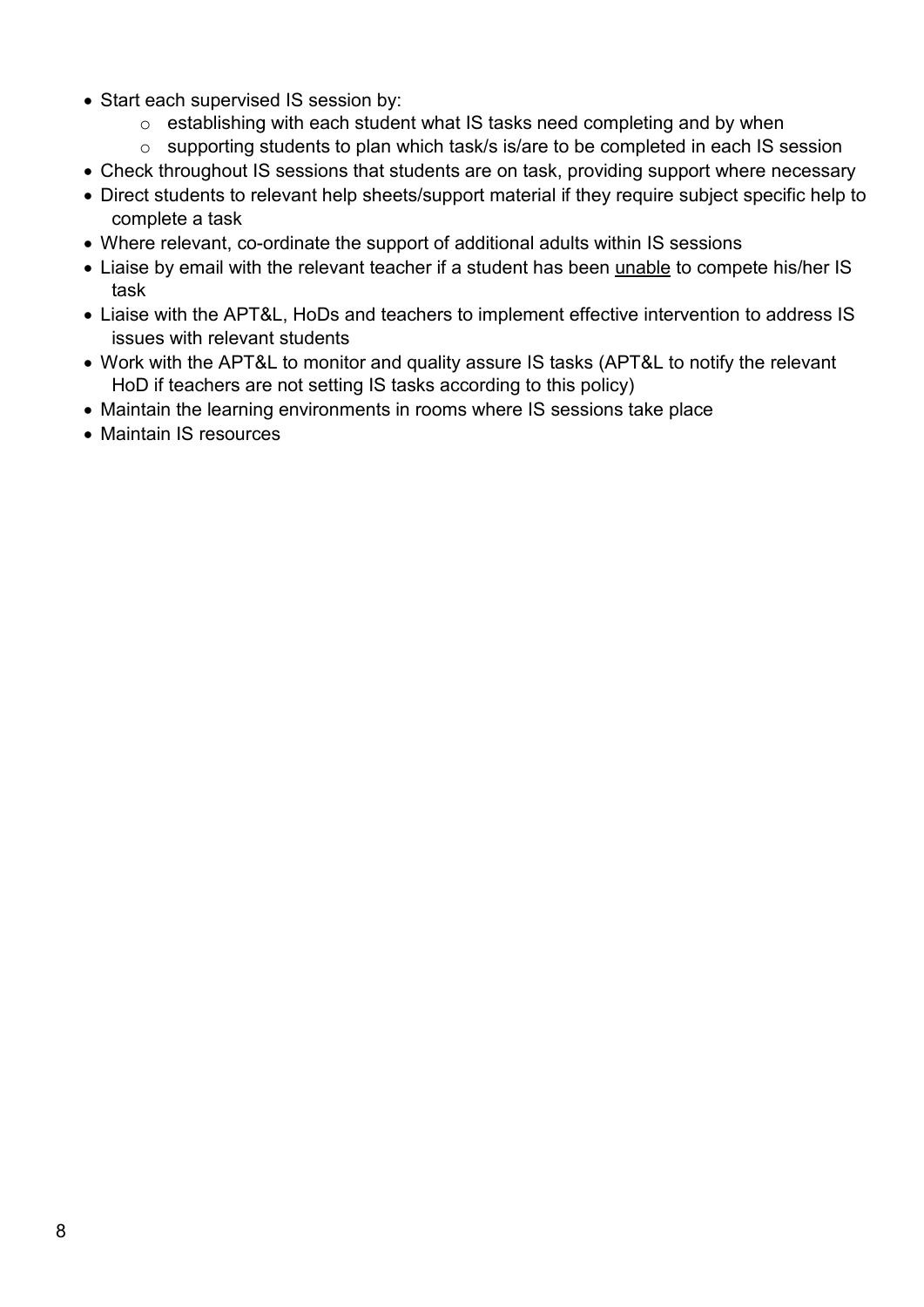# **APPENDIX 2 Employer Projects**

Employer projects are a cornerstone of the RDUTC curriculum. Our students have the unique opportunity to take the theory they learn and apply it to 'real' projects designed and delivered by our Employer Partners. This both extends their theoretical understanding and, crucially, enables them to develop their personal, employability and technical skills in a real-work environment.

All our projects develop the following personal and employability skills: Team Work; Leadership; Communication; Independence; Resilience. A number also develop Entrepreneurship.

## **1.Generic Personal and Employability Skills Projects**

These are group projects which students complete within collapsed timetable days and Independent Study time, often over a number of weeks. Examples include:

- The Agile Lego Towns project (led by KCOM)
- The About our Employer Partners research project (led by Arco, C4DI, KCOM, RB, Siemens Gamesa, Smith & Nephew, Spencer Group)
- The Young Entrepreneurs project (led by Arco in conjunction with For Entrepreneurs Only and C4DI)
- The Equality and Diversity project (led by RB in conjunction with C4DI)
- The Health and Safety at Work Act project (led by Smith & Nephew, RB and Arco)
- The Get the Edge in the Job Queue project (led by Spencer Group in conjunction with Arco, BP, C4DI, KCOM, RB, Siemens Gamesa, Smith & Nephew, Trident)

Most Generic Personal and Employability Skills projects take place in Years 10 and 12 to enable students to focus on preparation for exams and applying for Apprenticeships and University in Years 11 and 13.

## **2.Portfolio-based Projects**

These are projects which link to the qualification students are studying. As well as developing personal and employability skills, they also develop students' technical knowledge and skills. The project work is assessed as part of the qualification and contributes to the students' grades. Examples include:

- The Smith & Nephew Label Machine Maintenance project
- The Spencer Bridge project

## **3.Curriculum-based Projects**

Students complete a project which enables them to accelerate their progress through consolidating and deepening their understanding of a subject area. The project also contextualises learning by linking it to the world of work. As well as developing personal and employability skills, these projects also develop students' technical and/or academic knowledge and skills. Examples include:

- The RB Gaviscon project in Chemistry
- The Sauce App Development project in Creative iMedia

## *Details of all our Employer Partner projects can be found on our website.*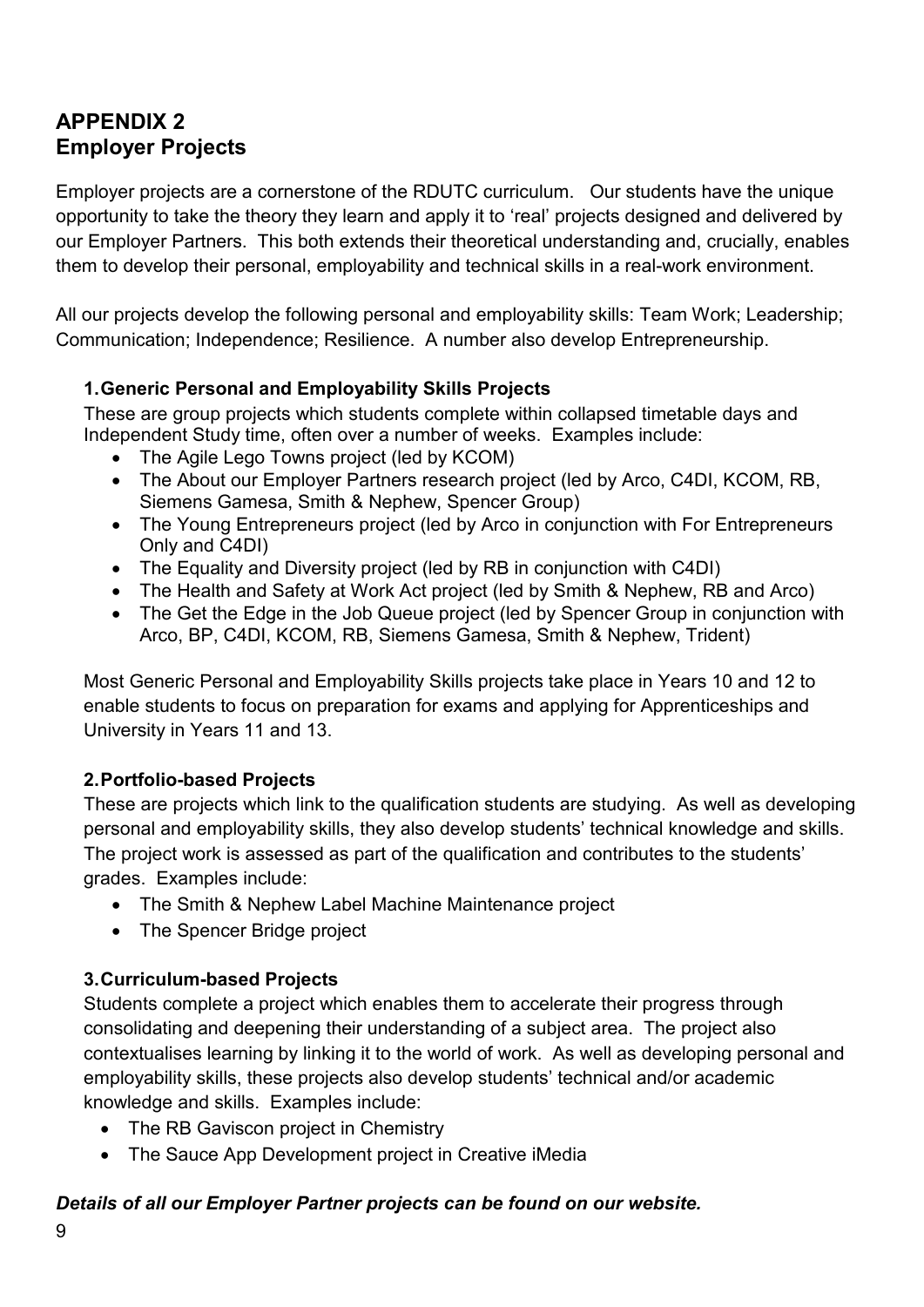# **APPENDIX 3 Work Experience and Apprentice Recruitment Programme**

Work experience is embedded into our curriculum at RDUTC and comes in many forms, including:

- Our Professional Values and Behaviours policy
- Our 'working' week
- Participation in Employer Projects, working alongside professionals from our Employer Partners, often within their businesses
- Visits to our Employer Partners
- Our Business Mentoring Programme See CIAG Policy
- Work experience placements

### Work Experience Placements

Work experience placements take place in the summer holidays between Year 12 and Year 13 to negate impact on student progress towards their qualifications. Participation is optional but strongly encouraged. Participation is closely monitor and reported to the Governing Board.

Work experience placements are co-ordinated by the Joint Heads of Sixth Form, working closely with the Governing Board Employability Skills Sub-committee. This is attended by the Heads of Human Resources from our Employer Partners.

The work experience placement programme is designed to mirror the application process for apprenticeships with our Employer Partners. It is a trial run for the real apprenticeship application process which starts in the autumn term of Year 13.

As well as developing personal and employability skills, our work experience placements give students the opportunity to find out what it would be like to work for the Employer Partners they are interested in to inform their applications. They also give our Employer Partners the opportunity to get to know students who are thinking of applying to them for apprenticeships to inform the selection process. This two-way 'try before you buy' process maximises our students' success of finding an apprenticeship within a business that 'fits' them and vice versa.

### Work Experience Application Process

Stage 1:

Employer Partners run the Get the Edge in the Job Queue project. This covers the following;

- Information about the different selection processes used including: CVs; letters of application; application forms; references; video interviews; face-to-face interviews; psychometric testing; interview tasks
- Developing a CV
- Mock interviews with panels from the Employer Partners
- Mock group interview tasks
- Employer Partner Careers Expo
- Employer Partner presentations about their businesses, apprenticeship opportunities and career progression routes

### Stage 2:

Work experience placements are advertised on the RDUTC Vacancies Board. Person Specifications and Job Descriptions are included in the application packs that students download.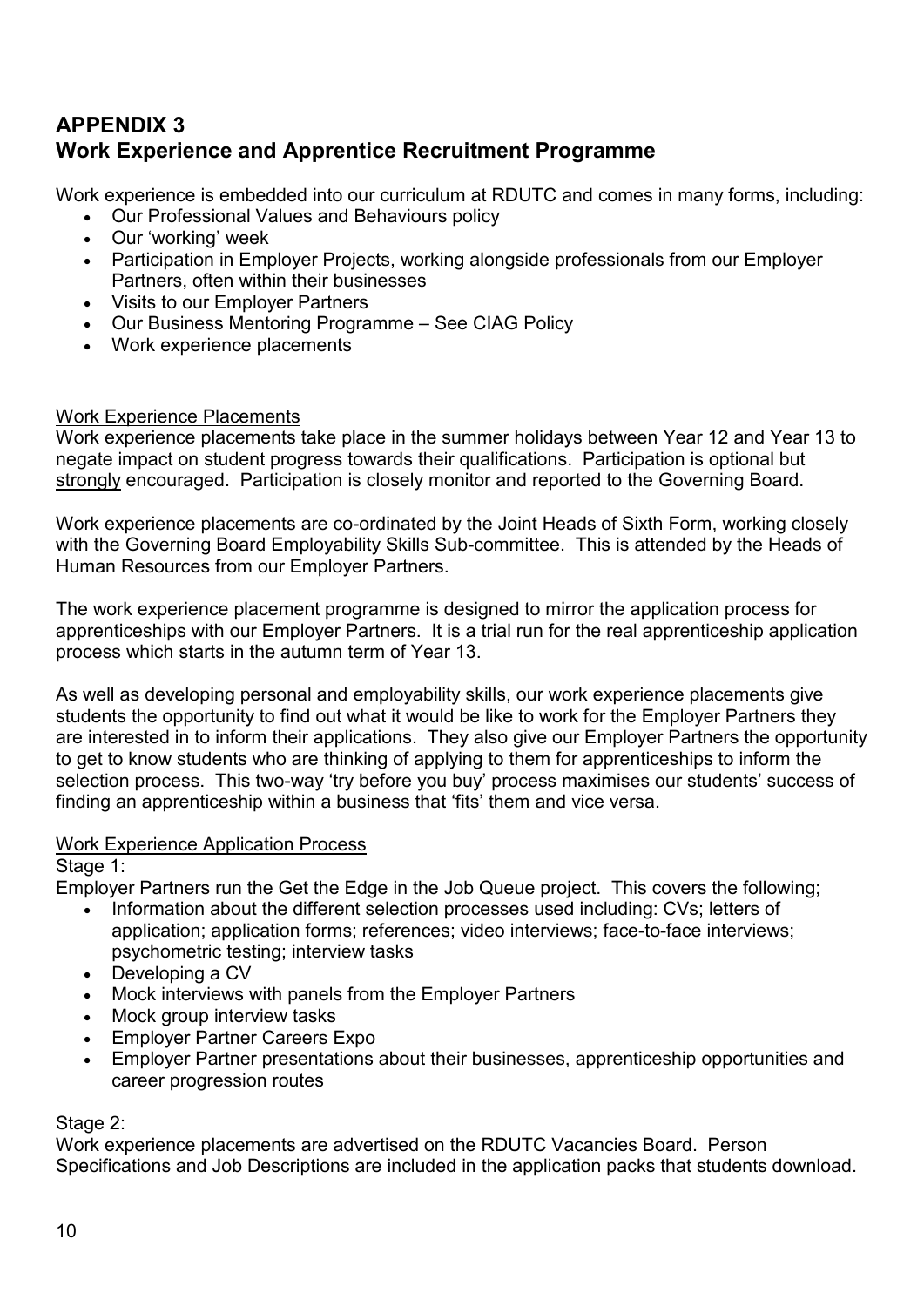### Stage 3:

Students apply for placements with the Employer Partners they are interested in. They work with the Sixth Form Student Support Team to complete their applications/CVs. Mock interviews are also available on request. Students are able to apply for multiple placements with different Employer Partners.

### Stage 4:

A formal selection process is followed, which mirrors the usual recruitment process of each Employer Partner. This always involves a face-to-face interview.

Stage 5:

Employer Partners inform students of whether their application has been successful. If it hasn't they have a debrief session with the relevant Head of HR.

Stage 6:

Students formally accept work experience offers.

Stage 7:

Work experience placements take place.

### Apprentice Recruitment Process

The recruitment process for apprenticeships follows the same process as that for work experience placements. An Apprenticeship Expo takes place prior to the first apprenticeships being advertised to enable employer Partners to promote their vacancies and allow students and parents to discuss the opportunities available.

Founding Partners and Major Partners paying for naming rights have priority in terms of the selection process. Vacancies are advertised within RDUTC as follows:

- 1<sup>st</sup> November Founding Partners and Major Partners paying for naming rights<br>• 1<sup>st</sup> December Other Maior Partners
- **Other Major Partners**
- 1<sup>st</sup> January Partners

Some Employer Partners advertise their vacancies exclusively within RDUTC.

All successful RDUTC students are guaranteed access to the first stage of the apprentice selection process with our Founding Employer Partners.

In February, a further Apprenticeship Expo takes place for employers who are not RDUTC Partners. This is organised by RDUTC Partner Emmerson Kitney Recruitment.

Non-partner employers are encouraged to advertise their apprenticeship vacancies within RDUTC from 1<sup>st</sup> February.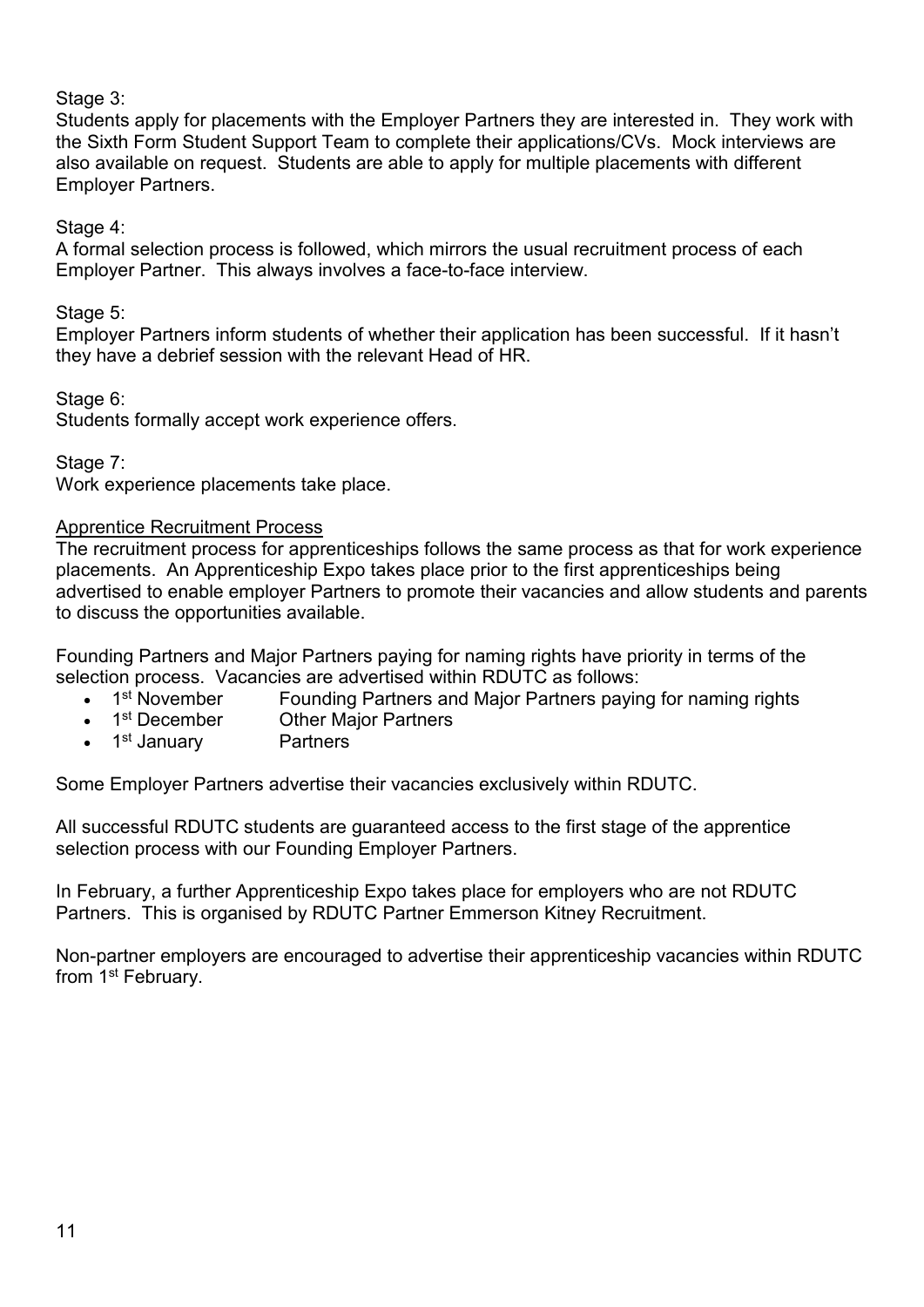# **APPENDIX 4 University Awareness Programme**

Raising awareness of post 18 education opportunities at university and supporting students to make successful UCAS applications should they chose university as an option, is high priority at RDUTC. Our partnership with the University of Hull is hugely beneficial to this process.

The University of Hull provides the following support:

- Delivering information sessions at the university to enable students to learn about university life and courses available
- Providing training sessions with university staff and the RDUTC Joint Heads of Sixth Form to enable students and parents to understand the UCAS application process and how to write a good personal statement
- Delivering information sessions to provide students and parents with information about university funding
- Organising for Lecturers and PhD students to deliver master classes and lectures at RDUTC and at the university to extend academic learning
- Creating opportunities for students to work on projects with PhD students at the university to extend their academic learning and gain an insight into university education

In addition, RDUTC supports students in the following ways:

- Taking Sixth Form students to the Humberside Higher Education Exhibition to find about university opportunities across the country
- Supporting the UCAS application process, including writing personal statements
- Promoting University Open Days and providing financial support for students to attend if required
- Promoting University Summer Schools and providing financial support for students to attend if required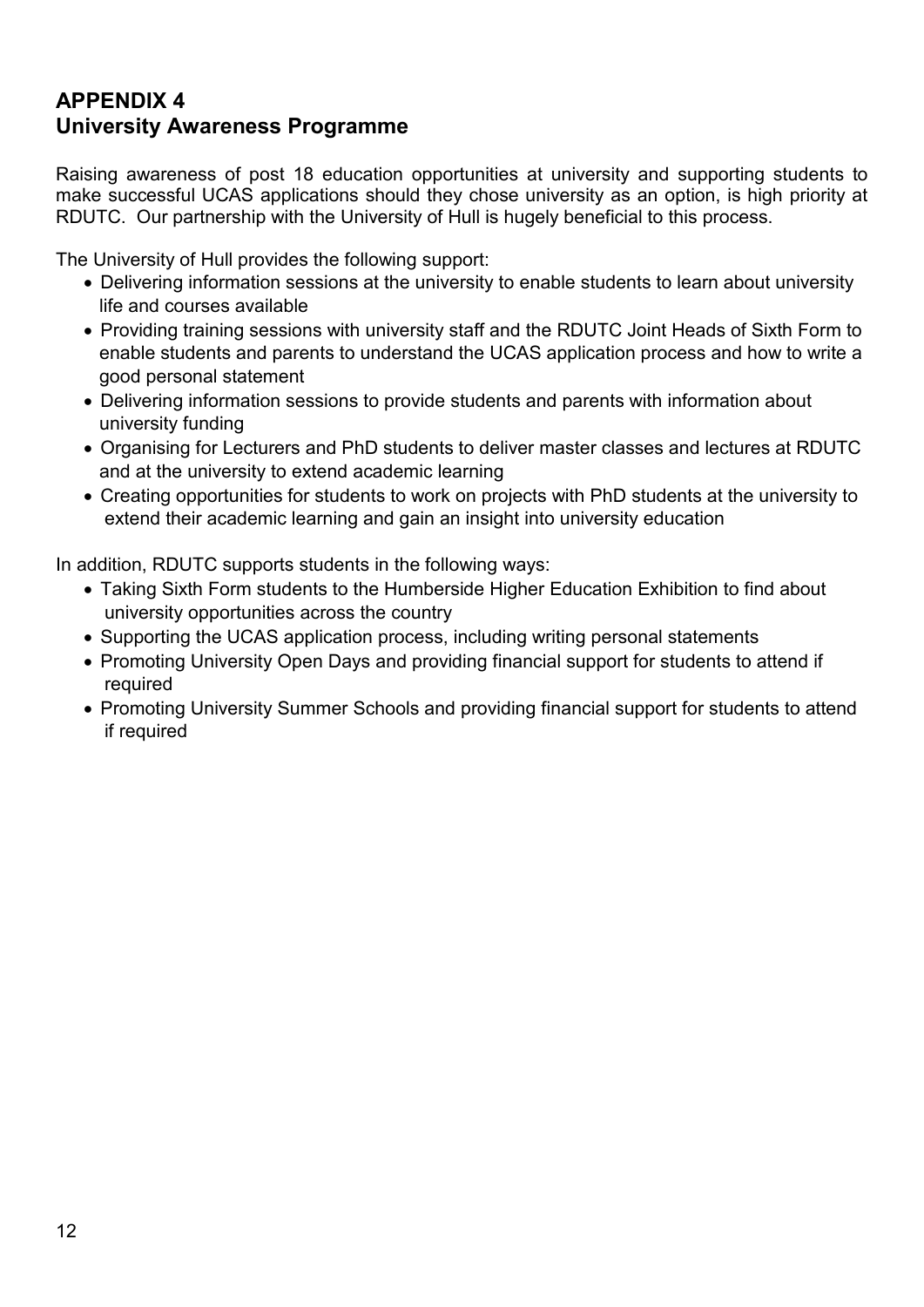# **APPENDIX 6 Culture Vulture Programme**

KS4 Students are proactively encouraged to develop their cultural capital through the RDUTC Culture Vulture progamme.

Employability Rating Logs (ERLs) include a Culture Vulture Passport which encourages students to attend a range of cultural activities including:

- Theatre visit
- Museum visit
- Sporting event/fixture
- Music concert/festival
- Art gallery

Students record the cultural activity they have participated in on their Culture Vulture Passport.

The passport has three levels:

- Bronze
- Silver
- Gold

Students are awarded certificates for completing each level.

#### RDUTC Culture Vulture Passport

| <b>Activity</b>         | <b>Bronze</b><br>$(1 \text{ visit})$ | <b>Silver</b><br>(2 visits)  | Gold<br>(3 visits)           |
|-------------------------|--------------------------------------|------------------------------|------------------------------|
| <b>Theatre Visit</b>    | Name of Theatre                      | Name of Theatre              | Name of Theatre              |
|                         | Name of Production                   | Name of Production           | Name of Production           |
|                         | When?                                | When?                        | When?                        |
| <b>Museum Visit</b>     | Name of Museum                       | Name of Museum               | Name of Museum               |
|                         | When?                                | When?                        | When?                        |
| Sporting Event or       | Event/Fixture/Game                   | Event/Fixture/Game           | Event/Fixture/Game           |
| <b>Fixture</b>          | When?                                | When?                        | When?                        |
| <b>Music Concert or</b> | Name of Festival/Band/Singer         | Name of Festival/Band/Singer | Name of Festival/Band/Singer |
| Festival                | When?                                | When?                        | When?                        |
| <b>Art Gallery</b>      | Name of Art Gallery                  | Name of Art Gallery          | Name of Art Gallery          |
|                         | When?                                | When?                        | When?                        |
|                         | <b>STAMP</b>                         | <b>STAMP</b>                 | <b>STAMP</b>                 |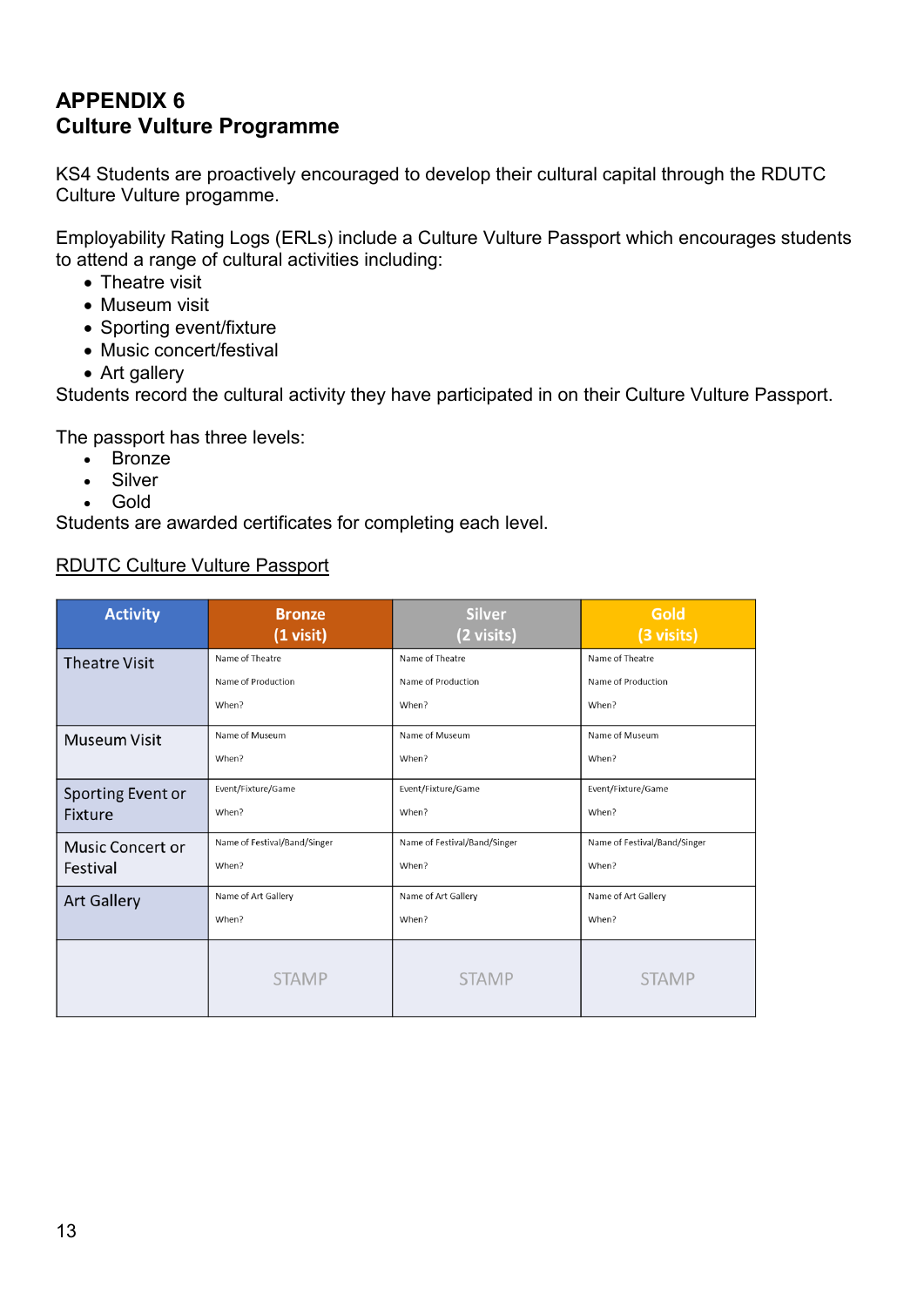# **APPENDIX 7 Combined Cadet Force**

The aim of our Combined Cadet Force is to provide a disciplined organisation within RDUTC so that students may develop the following personal and employability skills prioritised by the school's Employer Partners:

- Team Work
- Leadership
- Communication
- Independence
- Resilience

In addition, the CCF promotes the following qualities:

- responsibility
- self-reliance
- resourcefulness
- a sense of service to the community

The Core Values of our Combined Cadet Force match those of our Employer Partners. They are:

- Courage we must have the moral courage to do always what is right
- Discipline to be effective we must be disciplined
- Respect for others show tolerance and understanding
- Integrity we are always to be honest and sincere
- Loyalty so that others may rely on us
- Selfless Commitment we must do our best at all times

The RDUTC CCF is open to every student at the school. Students are able to remain a cadet until the end of Year 13 if they so wish. Cadets are encouraged to take on extra responsibility as NCOs, organising activities and, in the process, improving their self-confidence and their employability skills.

Cadets have the opportunity to take part in the following exciting activities as part of a structured training programme:

- Drill
- Fieldcraft
- Shooting
- First Aid
- Map and Compass
- Weekend Training Exercises
- Annual Camp at Catterick
- Visits to military bases
- Adventure Training
- Parade (every Thursday 1530 1715)